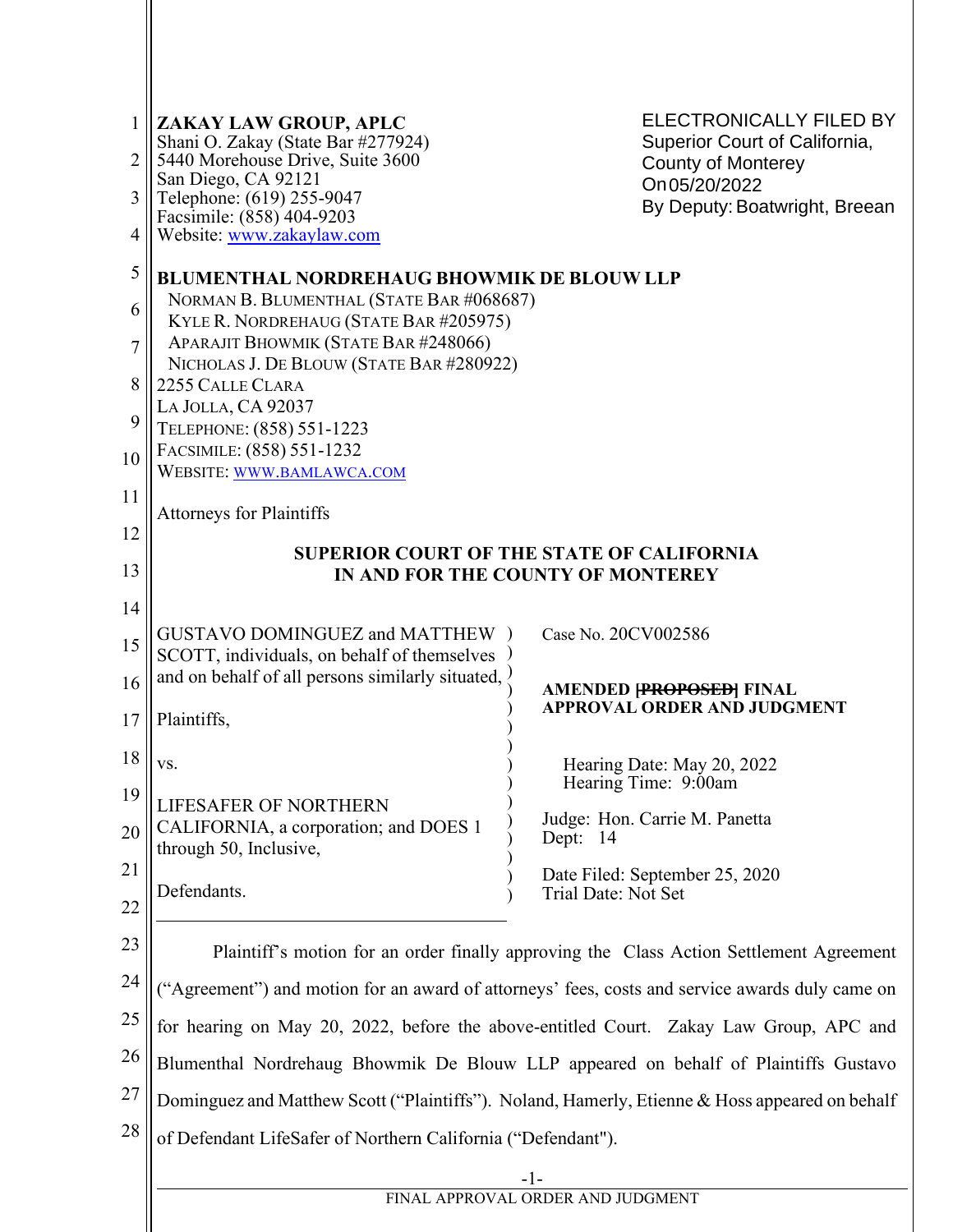| $\mathbf{1}$   | I.                                                                                                        |  |  |
|----------------|-----------------------------------------------------------------------------------------------------------|--|--|
| $\overline{2}$ | <b>FINDINGS</b>                                                                                           |  |  |
| 3              | Based on the oral and written argument and evidence presented in connection with the                      |  |  |
| $\overline{4}$ | motion, the Court makes the following findings:                                                           |  |  |
| 5              | 1.<br>All terms used herein shall have the same meaning as defined in the                                 |  |  |
| 6              | Agreement.                                                                                                |  |  |
| 7              | 2.<br>This Court has jurisdiction over the subject matter of this litigation pending                      |  |  |
| $\,8\,$        | in the California Superior Court for the County of Monterey ("Court"), Case No. 20CV002586,               |  |  |
| 9              | entitled Dominguez, et al., v. LifeSafer of Northern California et al., and over all Parties to this      |  |  |
| 10             | litigation, including the Class.                                                                          |  |  |
| 11             | <b>Preliminary Approval of the Settlement</b>                                                             |  |  |
| 12             | 3.<br>On November 5, 2021, the Court granted preliminary approval of a class-                             |  |  |
| 13             | wide settlement. At this same time the court approved certification of a provisional settlement class     |  |  |
| 14             | for settlement purposes only. The Court confirms this Order and finally approves the settlement           |  |  |
| 15             | and the certification of the Class.                                                                       |  |  |
| 16             | Notice to the Class                                                                                       |  |  |
| 17             | In compliance with the Preliminary Approval Order, Class Notice was mailed<br>4.                          |  |  |
|                | 18    by first class mail to the Class Members at their last known addresses on December 3, 2021. Mailing |  |  |
| 19             | of the Class Notice to their last known addresses was the best notice practicable under the               |  |  |
| 20             | circumstances and was reasonably calculated to communicate actual notice of the litigation and the        |  |  |
| 21             | proposed settlement to the members of the Class. The Court finds that the Class Notice provided           |  |  |
| 22             | fully satisfies the requirements of California Rules of Court, rule 3.769.                                |  |  |
| 23             | 5.<br>The deadline for opting out or objecting was January 17, 2022. There was an                         |  |  |
| 24             | adequate interval between notice and deadline to permit Class Members to choose what to do and            |  |  |
| 25             | act on their decision. No Class Members objected. No Class Members requested exclusion.                   |  |  |
| 26             | $\frac{1}{2}$                                                                                             |  |  |
| 27             |                                                                                                           |  |  |
| 28             |                                                                                                           |  |  |
|                | $-2-$                                                                                                     |  |  |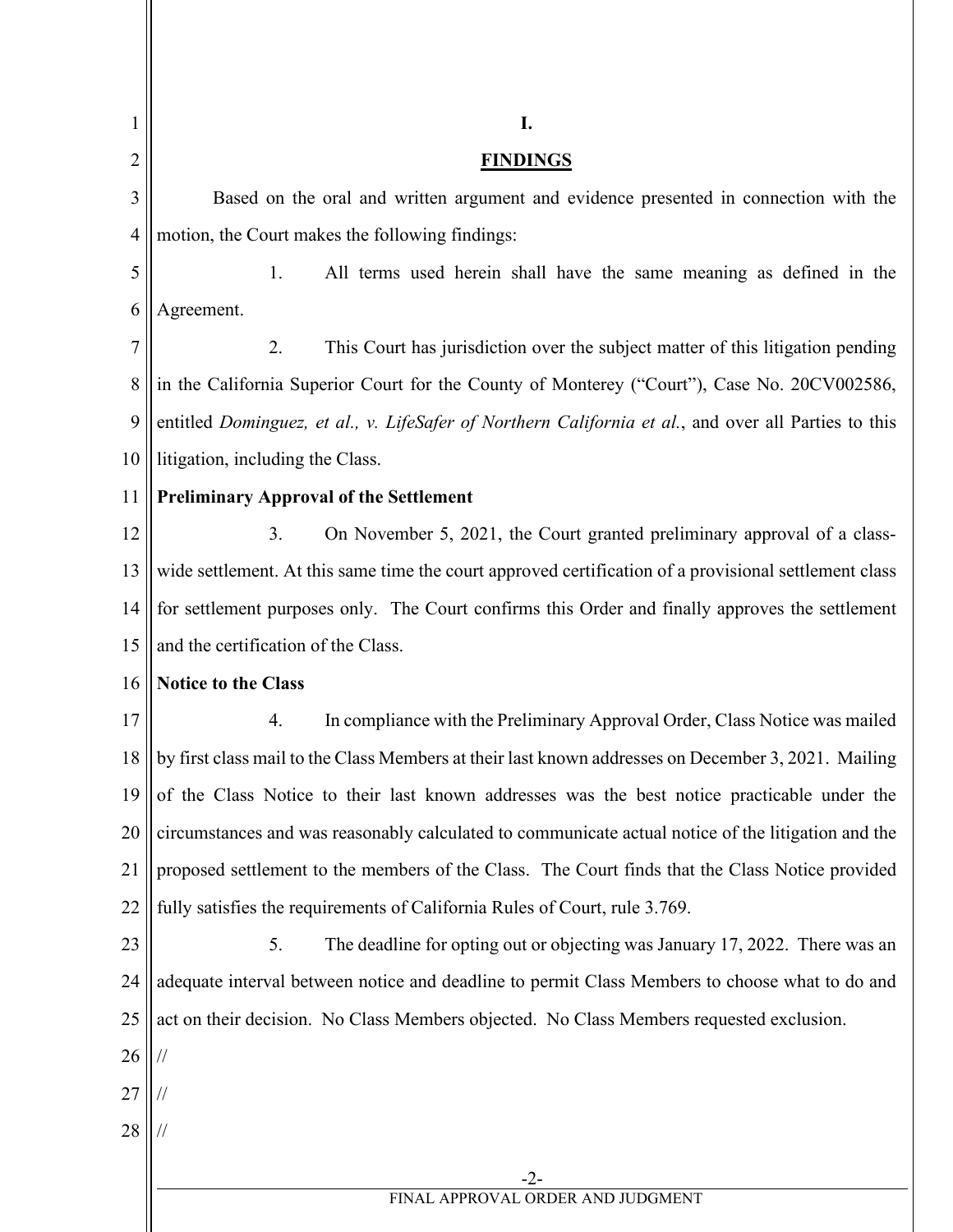## 1 **Fairness Of The Settlement**

2 3 4 6. The Agreement provides for a Gross Settlement Amount of \$175,000. The Agreement is entitled to a presumption of fairness. (*Dunk v. Ford Motor Co.* (1996) 48 Cal.App.4th 1794, 1801.)

5 6 7 a. The settlement was reached through arms-length bargaining between the parties. There is no evidence of any collusion between the parties in reaching the proposed settlement.

8 9 b. The Parties' investigation and discovery have been sufficient to allow the Court and counsel to act intelligently.

10 11 12 c. Counsel for both parties are experienced in similar employment class action litigation and have previously settled similar class claims on behalf of employees claiming compensation. All counsel recommended approval of the Settlement.

13 14 d. The percentage of objectors and requests for exclusion is small. objections were received. No requests for exclusion were received.

15 16 e. The participation rate is high. 100% of the Class Members will be participating in the Settlement and will be sent settlement payments.

17 18 19 20 21 7. The consideration to be given to the Class under the terms of the Agreement is fair, reasonable and adequate considering the strengths and weaknesses of the claims asserted in this Action and is fair, reasonable and adequate compensation for the dismissal release of the Released Class Claims, given the uncertainties and risks of the litigation and the delays which would ensue from continued prosecution of the Action.

22 23 8. The Agreement is finally approved as fair, adequate and reasonable and in the best interests of the Class Members.

## 24 **Attorneys' Fees and Litigation Expenses**

25 26 27 28 9. The Agreement provides for an award of up to 1/3 of the Gross Settlement Amount to Class Counsel as the Class Counsel Fees Payment in this Action, subject to the Court's approval. The Agreement also provides for an award of their actual litigation expenses incurred in an amount not to exceed \$15,000 as the Class Counsel Litigation Expenses Payment. Class Counsel

-3-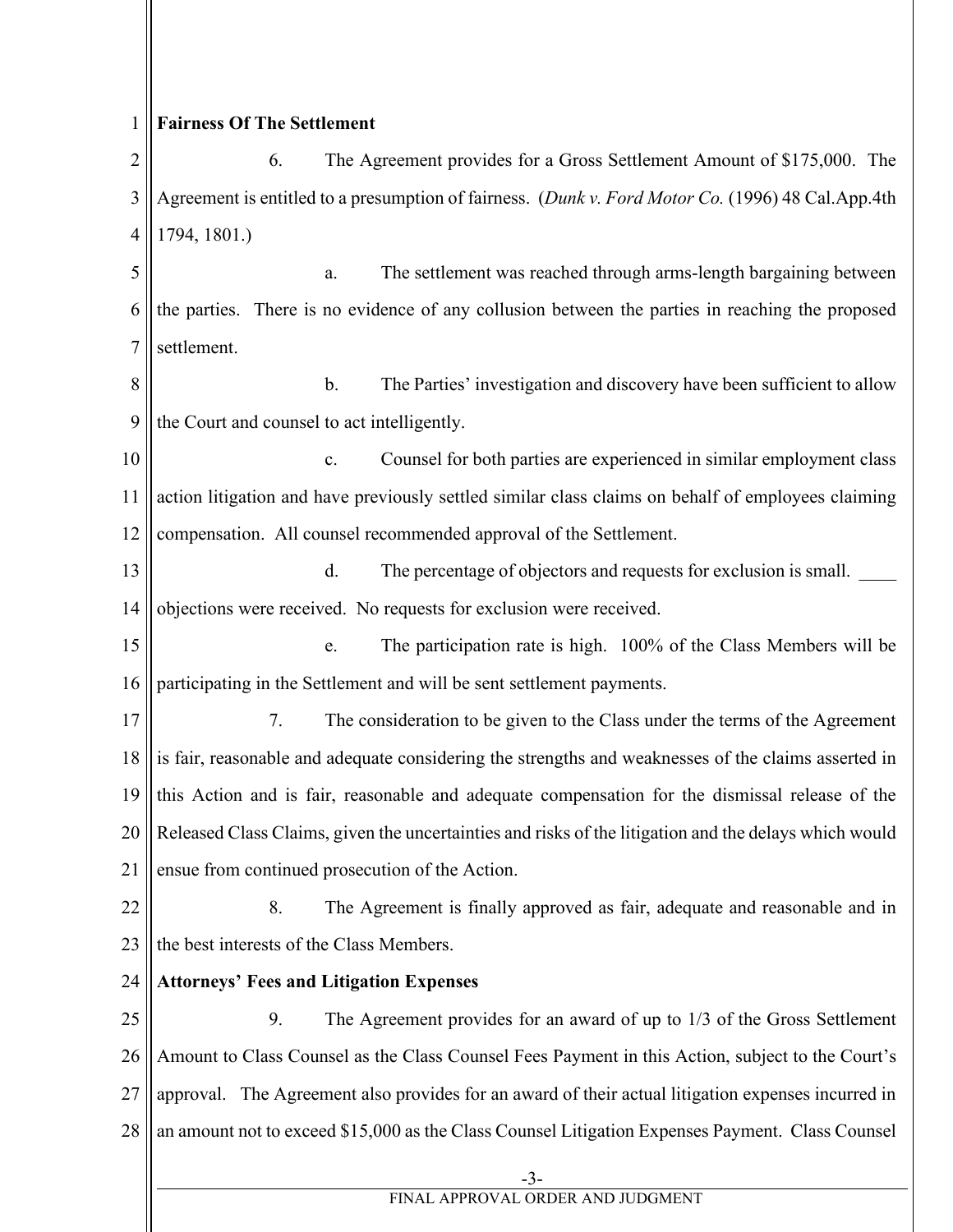1 2 3 4 5 6 7 8 9 10 11 12 13 14 15 16 17 18 19 20 21 22 23 24 25 26 27 28 -4- FINAL APPROVAL ORDER AND JUDGMENT requests an award of \$10,411.01 as reimbursement for litigation expenses, and \$58,333.33 for attorneys' fees. 10. An award of \$58,333.33 for the Class Counsel Fees Payment and \$10,411.01 for the Class Counsel Litigation Expenses Payment is reasonable in light of the contingent nature of Class Counsel's fee, the hours worked by Class Counsel, and the results achieved by Class Counsel. The requested attorneys' fee award represents 1/3 of the common fund, which is reasonable and at the low end of the range for fee awards in common fund cases, and is supported by Class Counsel's lodestar. **Class Representative Service Payments**  11. The Agreement provides for a service award of up to \$7,500 for each Plaintiff as the Class Representative Service Payment, subject to the Court's approval. The Court finds that the amounts of **\$7,5000** for Plaintiff Dominguez is reasonable in light of the risks and burdens undertaken by Plaintiff Dominguez in this class action litigation. The Court finds that the amounts of **XXXXX** for Plaintiff Scott is reasonable in light of the risks and burdens undertaken by Plaintiff Scott in this class action litigation. **Settlement Administration Expenses** 12. The Agreement provides for Settlement Administration Expenses to be paid in an amount not to exceed \$8,000. The Declaration of the Settlement Administrator provides that the actual claims administration expenses were \$8,000. The amount of this payment is reasonable in light of the work performed by the Settlement Administrator. **II. ORDERS** Based on the foregoing findings, and good cause appearing, IT IS HEREBY ORDERED, ADJUDGED AND DECREED: 1. The Class is certified for the purposes of settlement only. The Class is hereby defined to include: \$6500.00 \$6500.00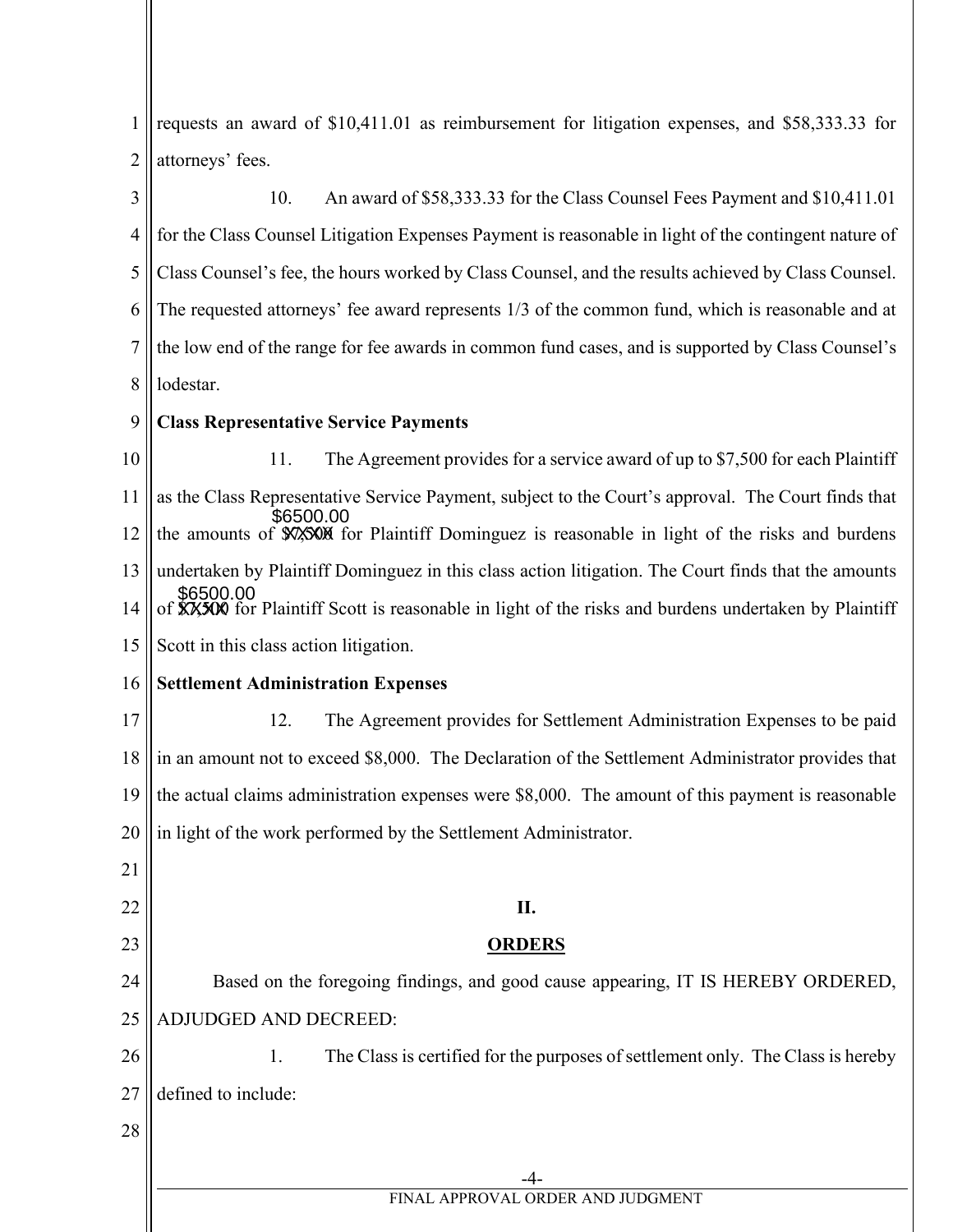1 2 3 4 5 6 7 8 9 10 11 12 13 14 15 16 17 18 19 20 21 22 23 24 25 26 27 28 -5 all non-exempt employees who are or previously were employed by Defendant in California during the period of September 25, 2016 to May 17, 2021. The Class Period means the period of time from September 25, 2016 to May 17, 2021. 2. No Class Members are excluded from the Class. Every person in the Class who did not opt out is a Participating Class Member. 3. The Agreement is hereby approved as fair, reasonable, adequate, and in the best interest of the Class. The Parties are ordered to effectuate the Settlement in accordance with this Order and the terms of the Agreement. 4. Class Counsel are awarded attorneys' fees in the amount of \$58,333.33 and litigation expenses in the amount of \$10,411.01. Class Counsel shall not seek or obtain any other compensation or reimbursement from Defendant, Plaintiffs or members of the Class. 5. The payments of service award to the Plaintiffs in the amounts of \$7,500 each are approved. 6. The payment of \$8,000 to the Settlement Administrator for Settlement Administration Expenses is approved. 7. The PAGA Payment of \$10,000 is approved. 8. Final Judgment is hereby entered in this action. The Final Judgment shall bind each Participating Class Member. The Final Judgment shall operate as a full release and discharge of Defendant and its officers, directors, employees, agents, successors and assigns ("Released Parties") from any and all Released Class Claims that occurred during the Class Period as to the Participating Class Members. The Released Class Claims are defined as all class claims alleged in the operative complaint which occurred during the Class Period, and expressly excluding all other claims, including claims for vested benefits, wrongful termination, unemployment insurance, disability, social security, workers' compensation, and class claims outside of the Class Period. 9. The Final Judgment shall also operate as a full release by all PAGA Employees and discharge of Defendant and its officers, directors, employees, agents, successors and assigns ("Released Parties") from any and all Released PAGA Claims that occurred during the

FINAL APPROVAL ORDER AND JUDGMENT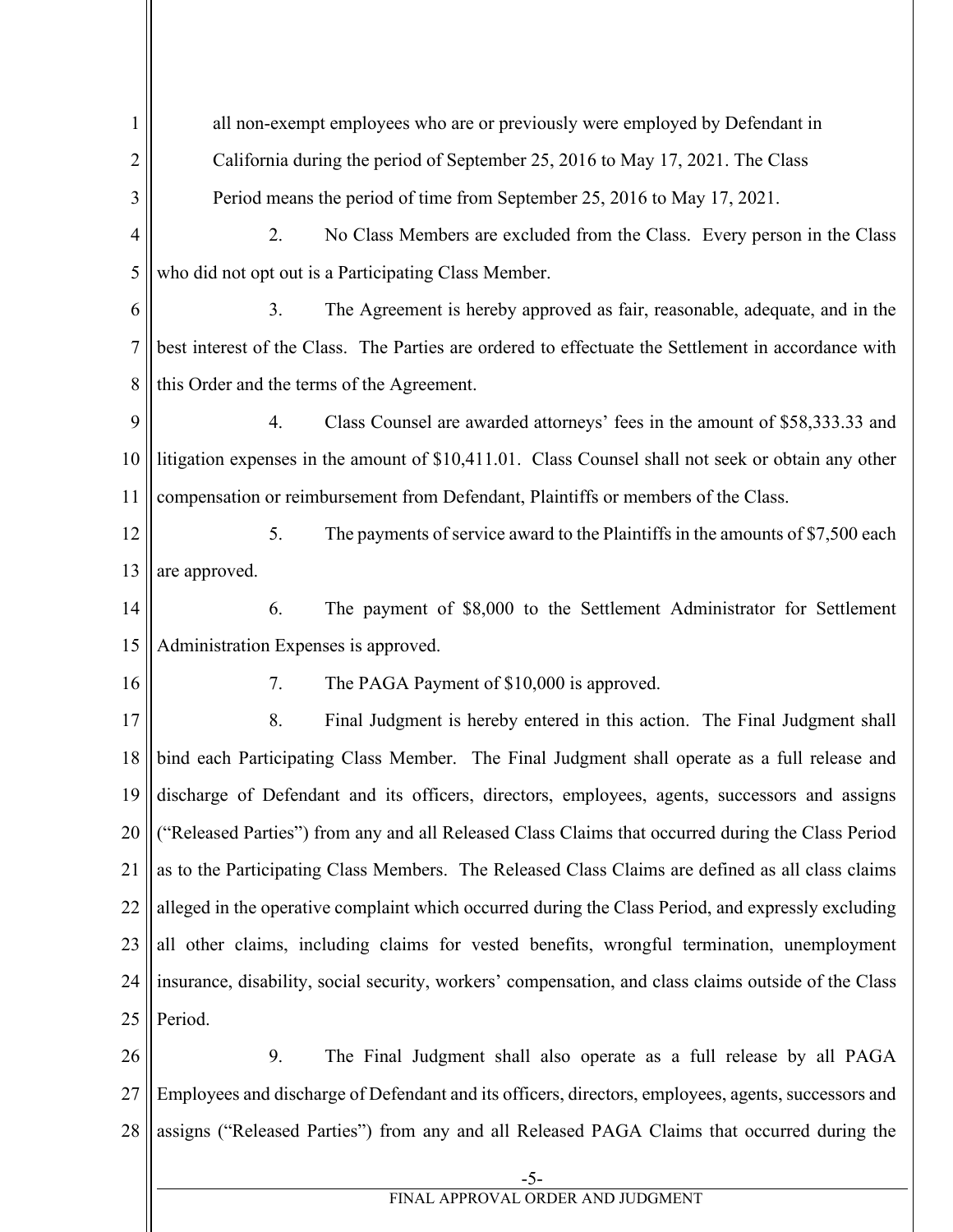1 2 3 4 5 6 PAGA Period. The Released PAGA Claims are defined as claims asserted by the PAGA Employees for alleged violations of the California Labor Code and IWC Wage Order provisions alleged in the operative complaint and Plaintiffs' PAGA notice to the LWDA which occurred during the PAGA Period, and expressly excluding all other claims including claims for vested benefits, wrongful termination, unemployment insurance, disability, social security, workers' compensation, and PAGA claims outside of the PAGA Period.

7 8 9 10 10. In addition to the release given by each Participating Class Member, Plaintiffs also generally release the Released Parties from any and all of the Plaintiffs' Released Claims as defined in the Agreement. This general release by Plaintiffs also includes a waiver of rights under California Civil Code Section 1542.

11 12 13 14 15 16 17 18 19 20 21 22 23 24 25 26 27 11. The Agreement is not an admission by Defendant or any of the other Released Parties, nor is this Final Approval Order and Judgment a finding, of the validity of any claims in the Action or of any wrongdoing by Defendant or any of the other Released Parties. Neither this Final Approval Order, the Agreement, nor any document referred to herein, nor any action taken to carry out the Settlement is, may be construed as, or may be used as an admission by or against Defendant or any of the other Released Parties of any fault, wrongdoing or liability whatsoever. The entering into or carrying out of the Agreement, and any negotiations or proceedings related thereto, shall not in any event be construed as, or deemed to be evidence of, an admission or concession with regard to the denials or defenses by Defendant or any of the other Released Parties and shall not be offered in evidence in any action or proceeding against Defendants or any of the Released Parties in any court, administrative agency or other tribunal for any purpose as an admission whatsoever other than to enforce the provisions of this Final Approval Order and Judgment, the Agreement, or any related agreement or release. Notwithstanding these restrictions, any of the Parties may file in the Action or in any other proceeding this Final Approval Order and Judgment, the Agreement, or any other papers and records on file in the Action as evidence of the Settlement to support a defense of res judicata, collateral estoppel, release, or other theory of claim or issue preclusion or similar defense as to the claims being released by the Settlement.

28

-6- FINAL APPROVAL ORDER AND JUDGMENT